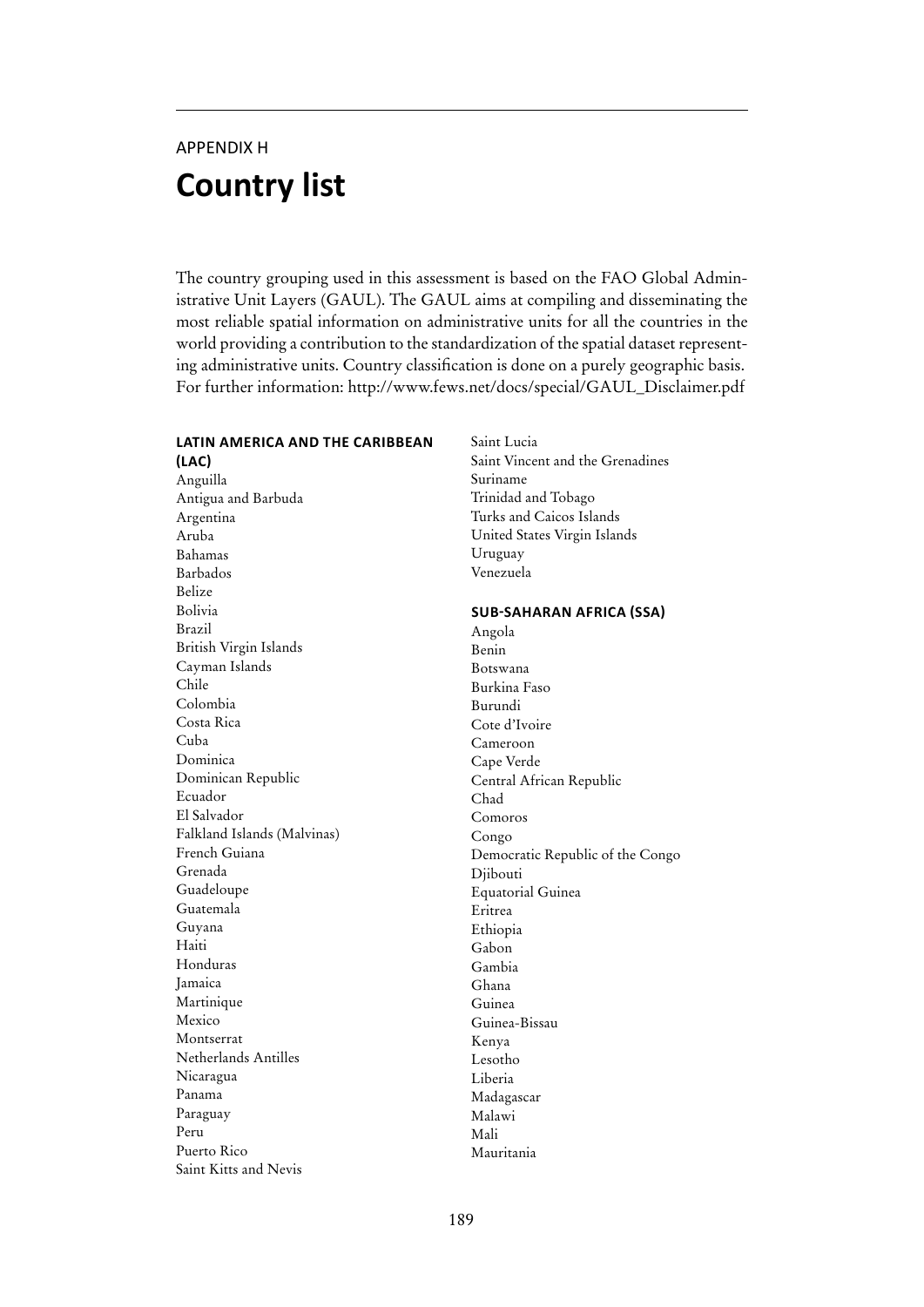Mauritius Mayotte Mozambique Namibia Niger Nigeria Rwanda Reunion Saint Helena Sao Tome and Principe Senegal Seychelles Sierra Leone Somalia South Africa Swaziland Togo Uganda United Republic of Tanzania Zambia Zimbabwe

## **South Asia**

Afghanistan Bangladesh Bhutan British Indian Ocean Territory India Iran (Islamic Republic of) Maldives Nepal Pakistan Sri Lanka

#### **Eastern Europe**

Belarus Bulgaria Czech Republic Hungary Moldova, Republic of Poland Romania Slovakia Ukraine

## **near east and north Africa (NENA)**

Algeria Armenia Azerbaijan Bahrain Cyprus Egypt Gaza Strip Georgia Iraq Israel Jordan **Kazakhstan** Kuwait Kyrgyzstan Lebanon Morocco Oman Qatar Republic of Sudan Saudi Arabia South Sudan State of Libya Syrian Arab Republic Tajikistan Tunisia Turkey Turkmenistan United Arab Emirates Uzbekistan West Bank Western Sahara Yemen

# **Russian Federation**

Russian Federation

## **East Asia and Southeast Asia**

Brunei Darussalam Cambodia China Christmas Island Democratic People's Republic of Korea Hong Kong Indonesia Japan Lao People's Democratic Republic Macau Malaysia Mongolia Myanmar Philippines Republic of Korea Singapore Thailand Timor-Leste Viet Nam

## **Oceania**

American Samoa Australia Cook Islands Fiji French Polynesia Guam Kiribati